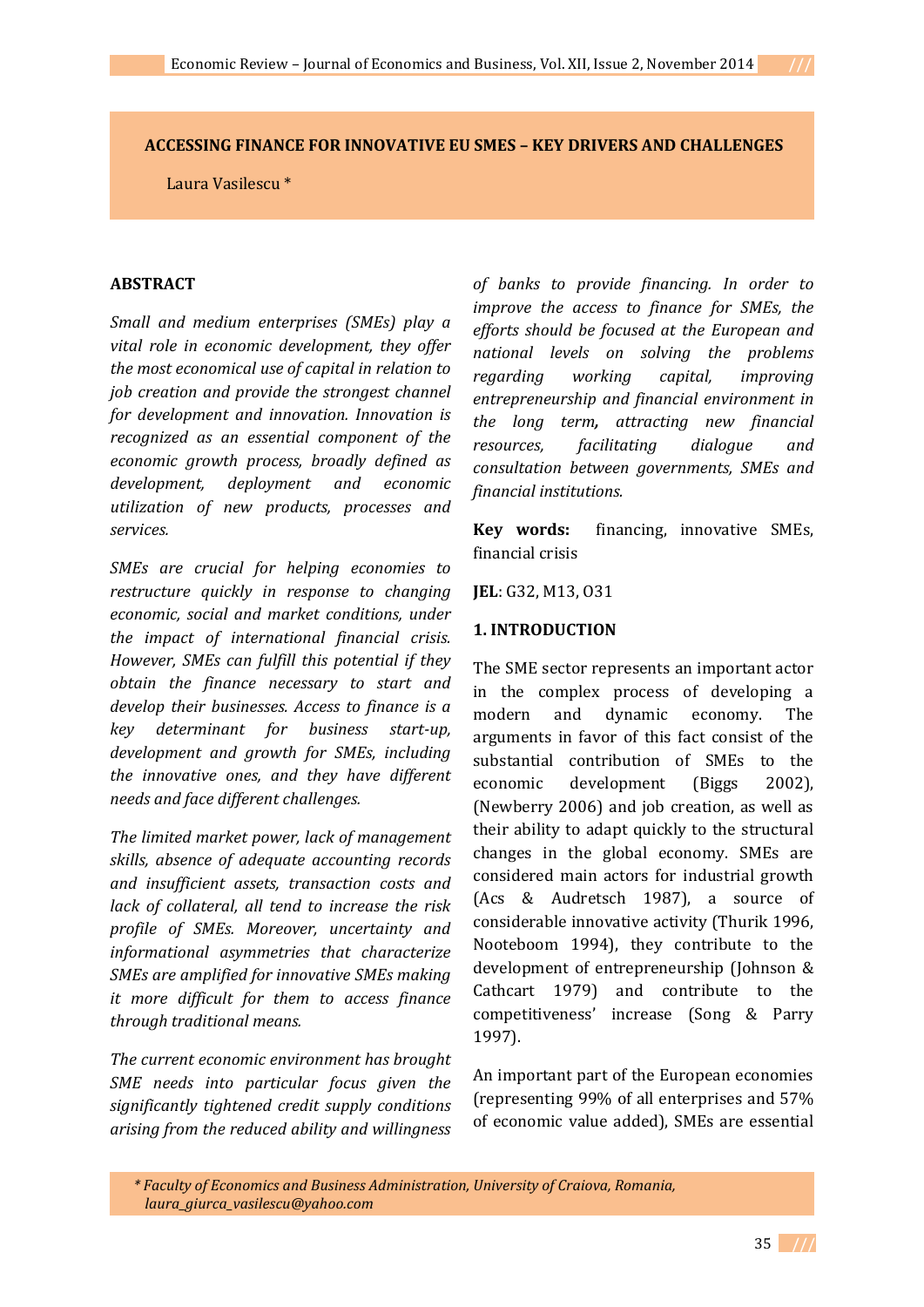for the economic recovery. SMEs can act as catalysts for change, helping economies to restructure quickly in response to changing economic, social and market conditions. This is why it is important to support SMEs in order to help the whole economy to regain strength and to return to sustainable growth.

Despite the measure taken in order to support the SME sector, the main problem they have to face is the access to finance. In fact, it is recognized in the economic literature that these economy actors are in general confronted with the lack of financing sources (Berger & Udell 2005), (Ayyagari et al., 2006), (Beck 2007).

The ability of SMEs to access finance is important for facilitating new business startup, funding business investment, and ensuring businesses reach their growth potential. The lack of finance can constrain cash flow and affect businesses' survival prospects.

Comparing with the large firms, the small and medium firms are particularly vulnerable because:

- they have weaker financial structures or lower capitalization;
- their activities are less diversified;
- they have lower or no credit ratings;
- they are heavily dependent on credit;
- they have fewer options for finance, especially in financial markets.

Different financial characteristics of SMEs compared with the larger ones require particular policy responses to foster a functioning finance market for them. Moreover, uncertainty and informational asymmetries are amplified for innovative SMEs, making it more difficult for them to access financing: returns to innovative activities are often uncertain; entrepreneurs may possess more information about the nature and characteristics of their products than potential financiers; innovative activities are usually intangible thereby making the

assessment of their monetary values difficult. Thus financing innovative SMEs could be very risky and uncertain, making it difficult to come up with a mutually agreeable financing contract.

The international financial crisis represents another new threat for SME financing and development, related to innovation and competitiveness. In fact, the financial crisis has highlighted many structural weaknesses in the European economy. In the current period, reforms to achieve greater efficiency are urgent and feasible; alongside these reforms, continuous investment and smart fiscal consolidation are essential for the recovery. Also, the economic crisis has shown that there is a need for stronger integration of research and innovation in broader industrial and macro-economic policies.

Over the past two decades, the European Commission (EC) has aimed to develop a comprehensive range of financial policies and instruments to support SMEs with the most appropriate sources and types of financing at each stage of their life.

As highlighted in the Commission's Communication on the State of the Innovation Union 2012, an effective innovation policy requires a combination of three crucial dimensions: *Europe needs to reform, invest and transform*. The future beyond the crisis depends on having the capacity to transform the structure of the economy towards more knowledge-intensive and innovative industries and services (EC 2013a).

The Europe 2020 strategy relies to a large extent on efforts made at a state level, to which European instruments can contribute. Therefore, the progress towards a European Innovation Union is closely linked to the performance of EU member states in mobilizing reforms of research and innovation systems, investing in knowledge and making structural changes.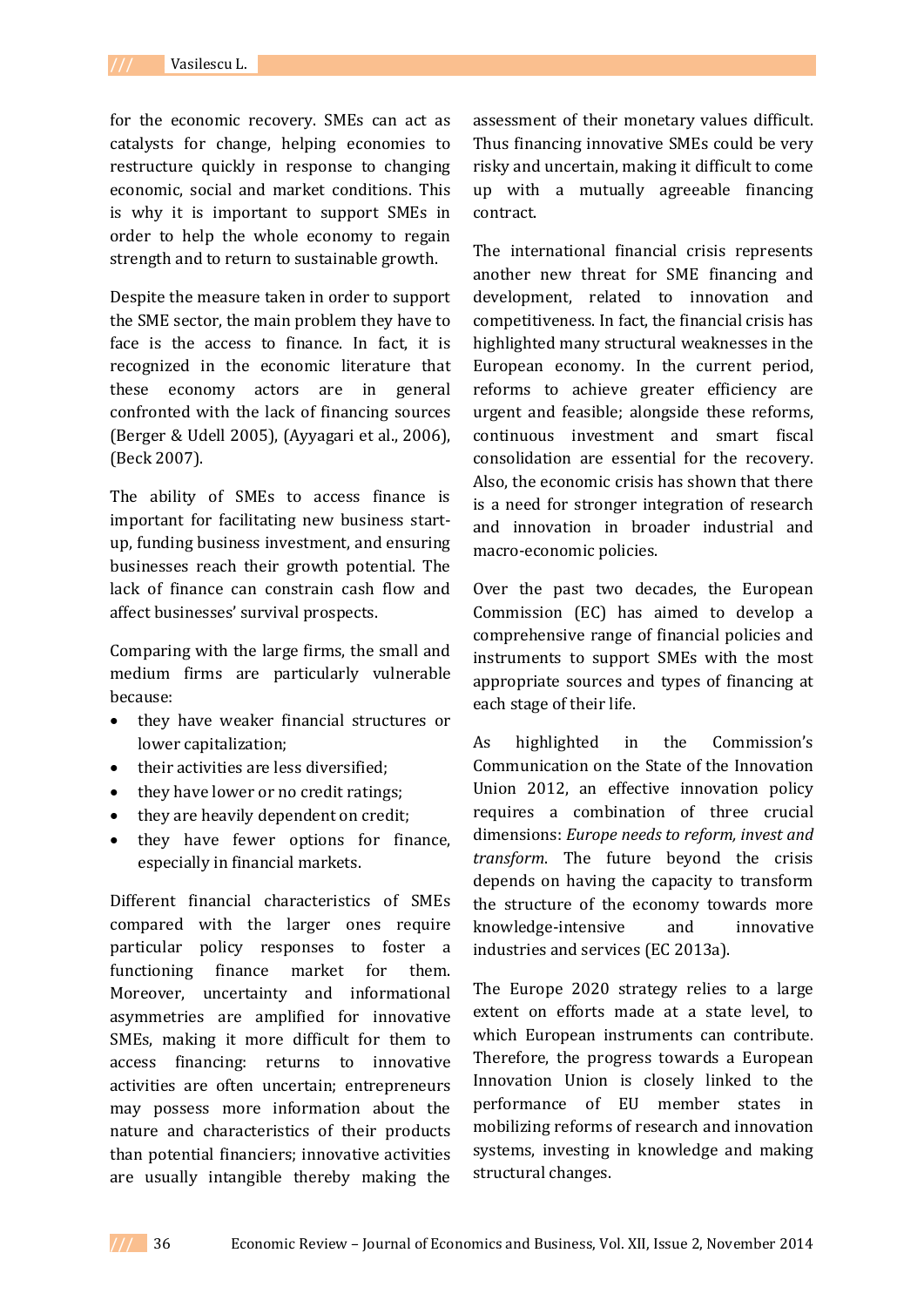# **2.1. Financing the lifecycle of innovative SMEs**

SMEs are a very heterogeneous group, which includes a wide variation of firms, and a subset of SMEs is dynamic, innovative, and growthoriented. Innovative SMEs are defined as having introduced innovation in at least one area, such as products, services, marketing, production or management.

SMEs are important for innovation in manufacturing and services. Some arguments in this sense could be their simple organizational structure, their low risk and receptivity as the essential features facilitating them to be innovative (Harrison & Watson 1998). Also, SMEs engage in technological innovations in a wide range of sectors and they are important sources of employment and productivity growth (Audretsch 2002).

business environment in which they operate (Burrone & Jaiya 2005).

In recent years, an increased interest has emerged in the role of young innovative companies in generating productivity growth and competitiveness. But compared with the US economy, young European firms reveal lower innovative capacity and most of them do not survive very long (Santarelli & Vivarelli 2007). Unsurprisingly, young innovative companies face financial constraints, both internal and external, significantly more than other innovation active firms. Also, regional dimension, business environment, knowledge intensive services, and high skilled labor are often seen as an important factor to determine the success or failure of young innovative firms (EC 2012). One of the characteristics of the innovative SMEs is that each growth phase has different financing requirements and these can be met by various sources (Figure 2.1).



Figure 2.1. Financing lifecycle *Source: Mario Cardullo, 1999*

However, the innovative capacity of SMEs tends to vary with the age profile of the companies, their size, their sector and the

Innovative start-ups tend to be highly risky with intangible assets while the perspective of years with negative earnings make extremely

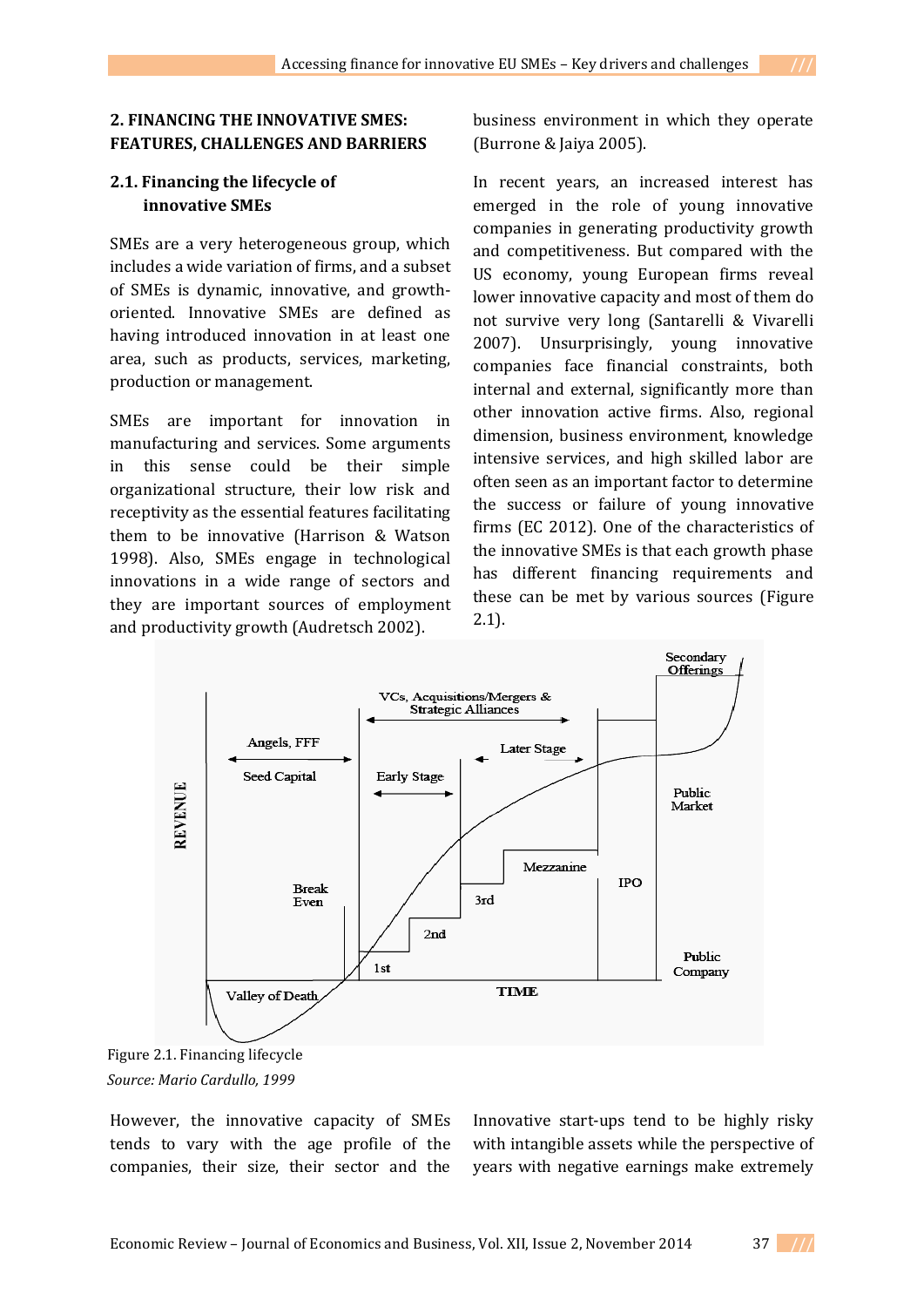difficult to secure a loan from banks. Therefore, personal savings of entrepreneurs, family and friends are often the most important source of finance. Recognizing a higher risk associated with financing innovative start-ups, some countries have government guarantee schemes to fill possible financing gaps (Organisation for Economic Cooperation and Development-OECD 2004).

In the second phase of survival, investment is still highly risky with high failure rates and external sources become more important but firms are not large enough to attract venture capitalists. In general, business angels fill the gap between personal funds and institutional venture capital funds and contribute their expertise, knowledge and contacts both formally and informally to the business they invest in (Thompson & Sang-Mok 2002).

After the firm has passed through the early stage, it requires a further injection of capital to fund the growth of its manufacturing and distribution capacity. However, its reliance on intangible assets with uncertain cash flows still affects the access to debt financing. Moreover, low profitability and short track record make it unsuitable to raise equity through public listing.

Venture capitalists alleviate uncertainty and informational asymmetries associated with young firms by actively analyzing firms intensively before providing capital and monitoring them afterwards. Initial public offering (IPO's) also enables firms to obtain finance more cheaply from banks. A reduction in the cost of bank credit may partly be related to improved financial information associated with stock exchange listing. In any case, as firms become larger, they increasingly rely on institutional investors and banks as their primary source of finance (OECD 2004).

## **2.2. Main obstacles on financing innovative SME**

In interdependent and integrated world economies, innovation became an essential component of the economic growth process. However, SMEs have to face a number of impediments to their growth and survival including limited access to financing.

The main obstacles to getting finance for SMEs are the following:

- the *informational asymmetries* between small businesses and investors;
- the *higher risk* associated with SME activities;
- the *transaction costs* in handling SME financing;
- the lack of *collateral*,
- *institutional and legal factors;*
- *constraints on the SME side* related to the quality of projects, negative attitude towards equity financing or inability to use the available source of financing.

*Informational asymmetries* are in general related to the privileged information for entrepreneurs that cannot be accessed by potential lenders or investors. Besides, the information SMEs can provide to external financiers (financial accounts, business plans, feasibility studies, etc.) often lacks accuracy and rigor, mostly because of the lack of management skills of small entrepreneurs.

In this case, an "adverse selection" problem can appear for the investor, who cannot make the correct choice between companies and projects. Besides, after the investors have supplied the funding, they may not be able to assess if the firm is utilizing the funds in an appropriate way, which can generate a "moral hazard" problem.

Informational asymmetries that characterize SMEs are amplified for innovative SMEs,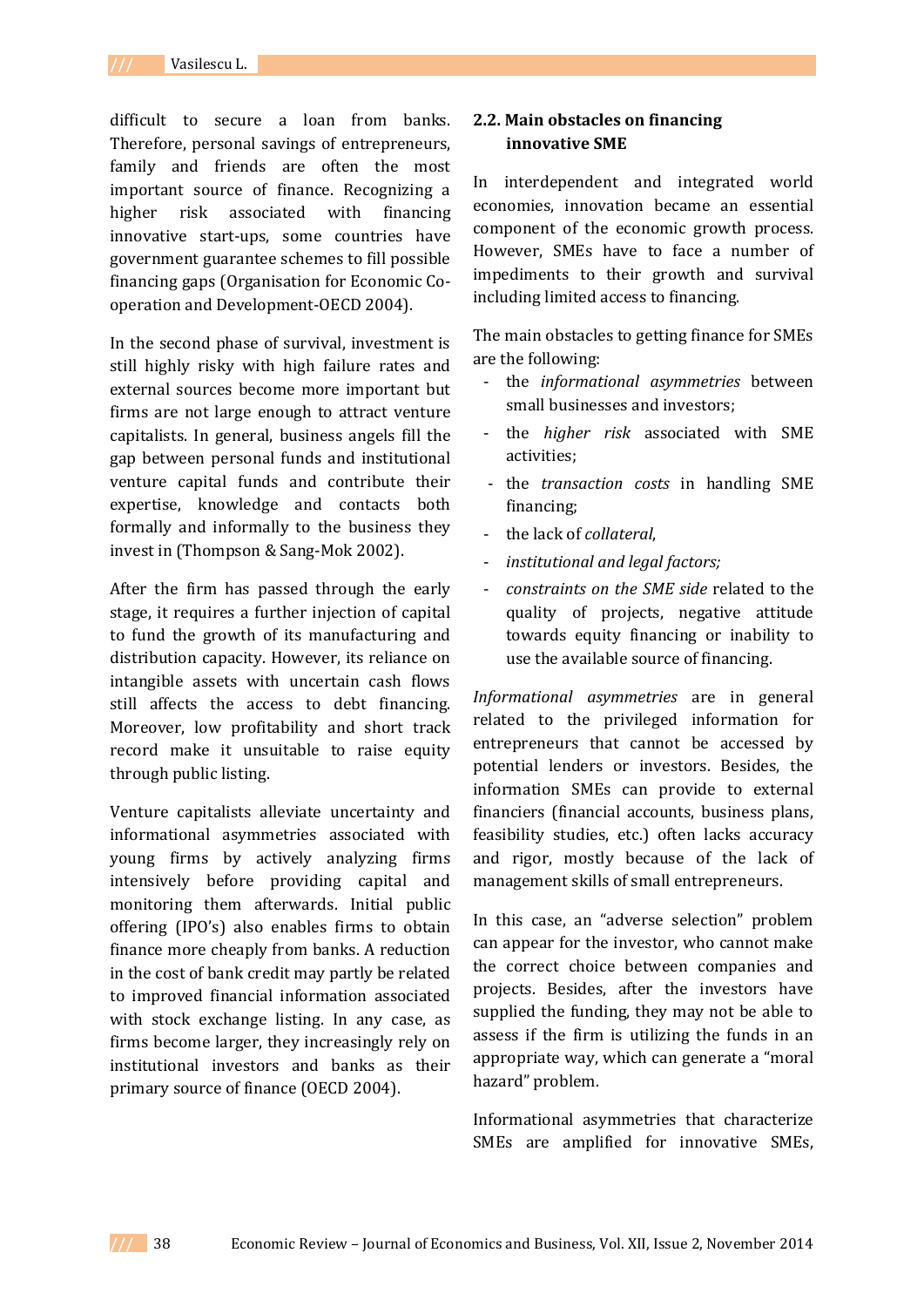making it more difficult for them to access finance through traditional means:

- first, the returns on innovative activities are often highly uncertain (development of new products and new processes in untested markets);
- second, entrepreneurs may possess more information about the characteristics of their products and processes than potential financiers;
- third, innovative activities are usually intangible, thereby making the assessment of their monetary values difficult before they become commercially successful.

Another difficulty faced by SMEs in accessing finance is related to their *higher risk* profile compared with the larger companies. SMEs face a more uncertain competitive environment than larger companies (they experience higher rates of failure); SMEs are comparatively less endowed in terms of human and capital resources to face economic challenges and there is the problem of inadequate information systems concerning profitability and repayment capacity.

For innovative SMEs, risks are even increased. It should be taken into consideration that the innovation cycle is a complex process that begins with an idea of a product and continues through prototype development and testing. The financing of this cycle needs a series of capital flows, and failure to finance any part of the cycle may cause the failure of the firm.

Another important issue in handling SME financing is the *transaction costs.* Irrespective of risk profile considerations, SME financing involves the following costs: administrative costs, legal fees, and costs related to the acquisition of information. In case of smaller loans or investments, it is more difficult to cover these costs.

*The lack of collateral* is related to debt financing. Lenders typically request *collateral* in order to mitigate the risks associated with the credit. The enterprise may be unable to provide sufficient collateral in the early stages and this problem is closely related to 'higher risk' and moral hazard issues. In case of innovative SMEs, the issue of collateral is even more severe due to the intangible nature of innovation activities and assets generated through such innovation.

In many countries, the obstacles to SME financing are generated by *institutional and legal factors,* such as:

- restrictive government regulations regarding the banking sectors, conservative lending policies, high interest rates;
- insufficiently developed legal systems effectively prevent the development of certain financing instruments, including the use of collateral as a risk-mitigating element;
- the underdeveloped "information infrastructure". There is a lack of credit bureaus and other mechanisms for collecting information on payment performance. This inevitably exacerbates informational asymmetries between enterprises and investors.

However, it should be underlined that the constraints on the "demand side" also have an impact on accessing financing by SMEs. The following factors play a significant role:

- lack of satisfactory business plans, accounting and other information;
- low quality of projects submitted for financing;
- inability of SMEs to make the best possible use of available sources of funding (dealing with financial institutions);
- insufficiently high levels of profitability, liquidity and other business-financial performance criteria on the part of funding applicants;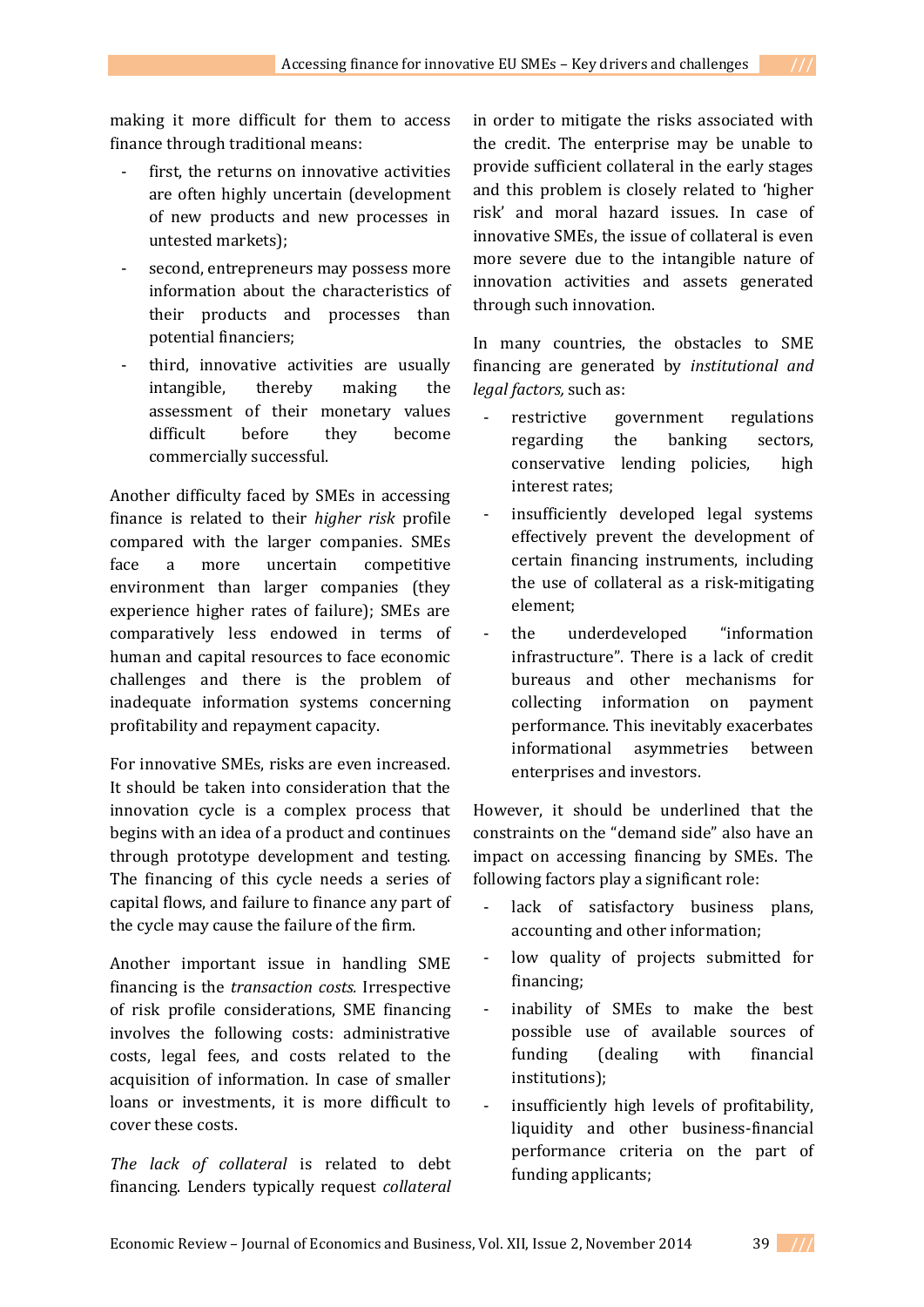Vasilescu L.

negative attitude displayed by SMEs toward equity financing control over the company by outsiders.

In a nutshell, financing innovative SMEs is risky and uncertain. Therefore, innovative SMEs appear to suffer from imperfections and inefficiencies in their use and access to various sources of finance.

## **3. EU SME FINANCING – RECENT TRENDS**

The financial crisis increased the financing gap for SME financing. Banks tightened lending standards during the financial crisis. This resulted in shortened maturities, increased collateral requirements and higher interest rates (Dalberg 2011). In fact, one of the first difficulties reported by the SMEs is related to the access to financing as reported in the recent EC survey - "2013 SMEs' Access to Finance", November 2013 (Figure 3.1).

access to finance as the most pressing problem decreased (EC 2013b).

By level of innovation, 17% of innovator SMEs reported it as the most pressing problem whilst for non-innovators the percentage was only 13%. Considering the *access to finance*  problem, Slovakia reported the issue as "extremely pressing" (42%), followed by Greece (28%) and Cyprus (26%). On the other hand, Estonia was the least likely to report *access to finance* as "extremely pressing" (3%), followed by Finland (5%) and the Czech Republic (5%) (EC 2013b). Regarding the recent sources of financing, external and internal, it was most common for EU SMEs to have used external financing only in the previous six months: just over half of the companies surveyed (54%) looked for external financing only, slightly lower than in 2011 (56%).



Figure 3.1. The most pressing problem faced by EU SMEs *Source: European Commission, "2013 SMEs' Access to Finance", November 2013*

Micro SMEs (18%, i.e. 1-9 employees) were more likely to report access to finance as the most pressing problem compared to larger SMEs (12%-15%, i.e. 10-49 employees and 50- 249 employees). Similarly, as the company turnover increased, the likelihood to report

For innovative firms, external finance preferences are very similar to other types of SMEs and bank loans were the most preferred source of financing (64%). Innovator SMEs were also more likely to access a loan (54%) than non-innovators (45%).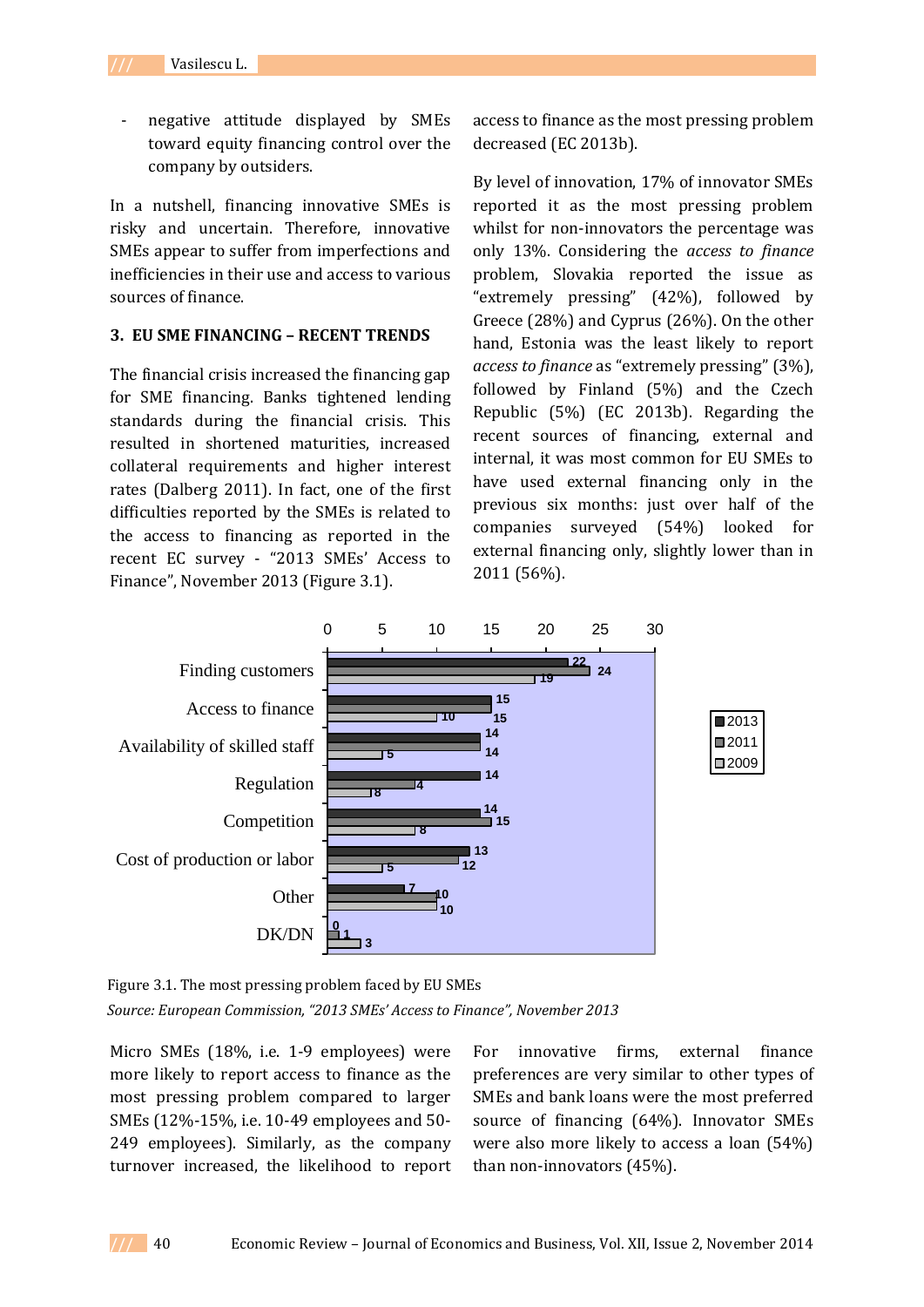

Figure 3.2. EU SMEs: use of internal funds and external financing *Source: European Commission, "2013 SMEs' Access to Finance", November 2013*

In general, there are no statistically significant differences between SMEs and innovator SMEs in accessing finance sources. At the European level, one in five firms (20%) had not used any source of financing in the past six months, the same level as seen in 2011. Avoidance of usage of any form of financing was especially high among SMEs in Romania, Latvia and Portugal (36%-42%, almost twice the EU average of 20%), (Figure 3.2).

Internal funds were used as one of (or the only) source of financing by 26% of EU SMEs in the previous six months. This is only slightly above the 2011 levels (24% for the EU 27) suggesting that the need for retained earnings and assets followed a rather stable trend (Figure 3.3).

Many other sources of financing continue to be widely used, as in 2011 in particular, bank overdrafts (39%, comparable to 2011 level of



Figure 3.3. Financing structure of euro area for SMEs

*Source: European Commission, "2013 SMEs' Access to Finance", November 2013*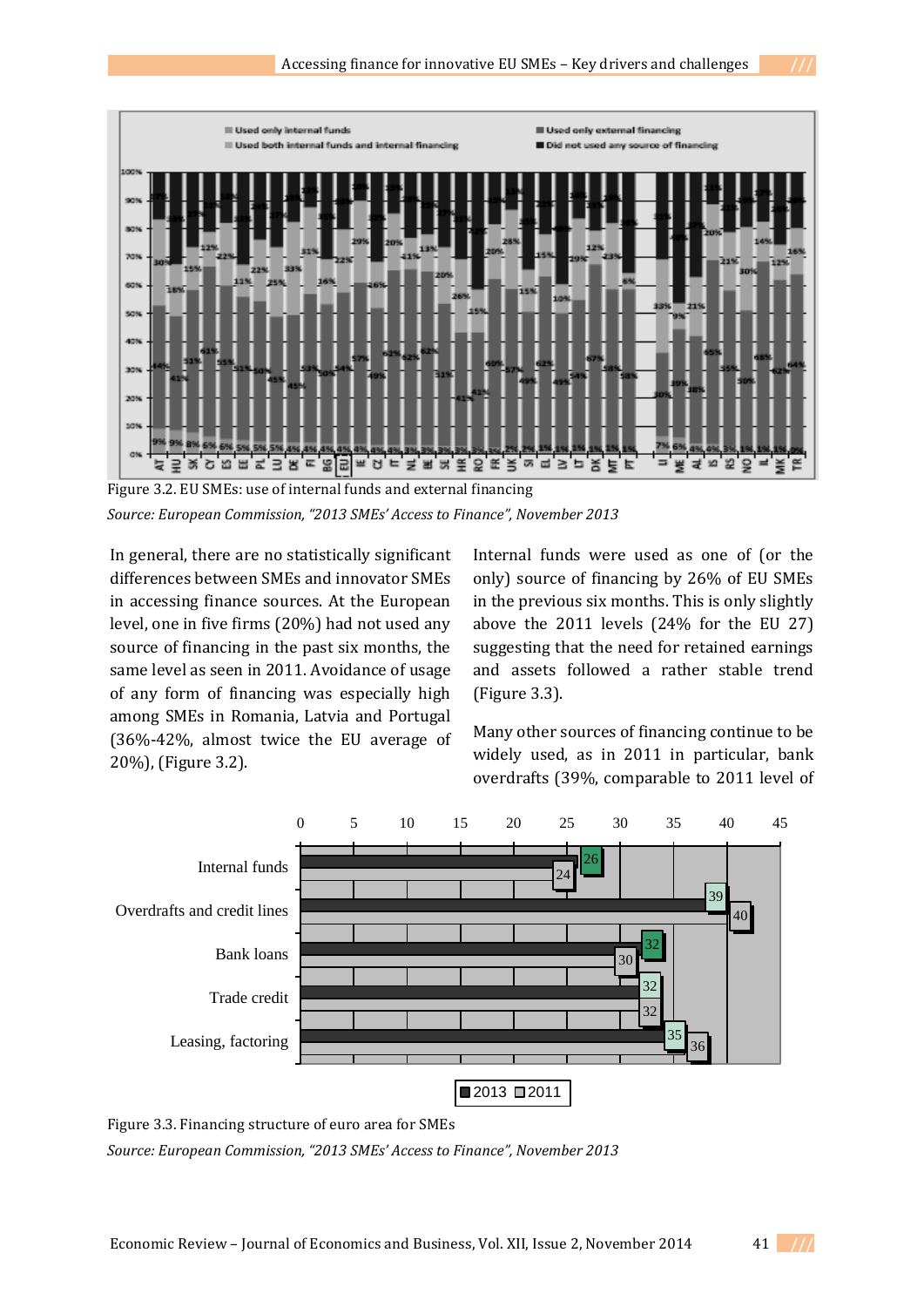40%). Close behind were leasing/hire purchase/factoring (35%, very close to 2011 level of 36%), trade credit (32%, the same as 2011 levels) and bank loans (32%, very close to 2011 level of 30%).

The two largest obstacles to external funding identified by SME managers were insufficient collateral and interest rates being too high – both were selected by 20% of managers in 2013, the same as in 2011, whilst the proportion claiming insufficient collateral dropped by two percentage points (Figure 3.4).

non-innovators (1%). In terms of the levels internal funds usage, there was a significant difference between innovator SMEs (28%) versus the non-innovators ones (23%). Both in terms of changes in firm's own capital and firm's own credit history, innovator SMEs reported higher levels of improvement compared to non-innovators (29% vs. 23% for firm's own capital and 24% vs. 21% for firm's credit history) (EC 2013b).

Innovative SMEs were more likely to show high levels of turnover growth (16% in 2013) than non-innovators (10%) and less likely to



Figure 3.4. Most important limiting factor to get external financing *Source: European Commission, "2013 SMEs' Access to Finance", November 2013*

Amongst innovator firms that prefer bank or other loans as their source of external financing, 33% of innovators said they foresaw no problems in obtaining funds, compared to 42% of non-innovative firms. Innovator firms were significantly more likely than non-innovative firms to report that the availability of bank loans would increase, with 16% of innovators and 11% of non-innovators saying that availability would improve (EC 2013b).

Regarding the availability of equity investments, there was only one percentage point difference between innovators (2%) and be stable non-growers (19% versus 26%). The proportion of innovator managers who selected other types of external financing was also close to the overall averages, with no significant differences.

# **4. MEASURES TOWARDS BETTER FINANCING FOR INNOVATIVE SMES**

There is a general recognition that the availability of adequate financing is crucial for business growth and development.

Policies to reduce financing gaps faced by innovative SMEs can be framed into three directions (OECD 2004):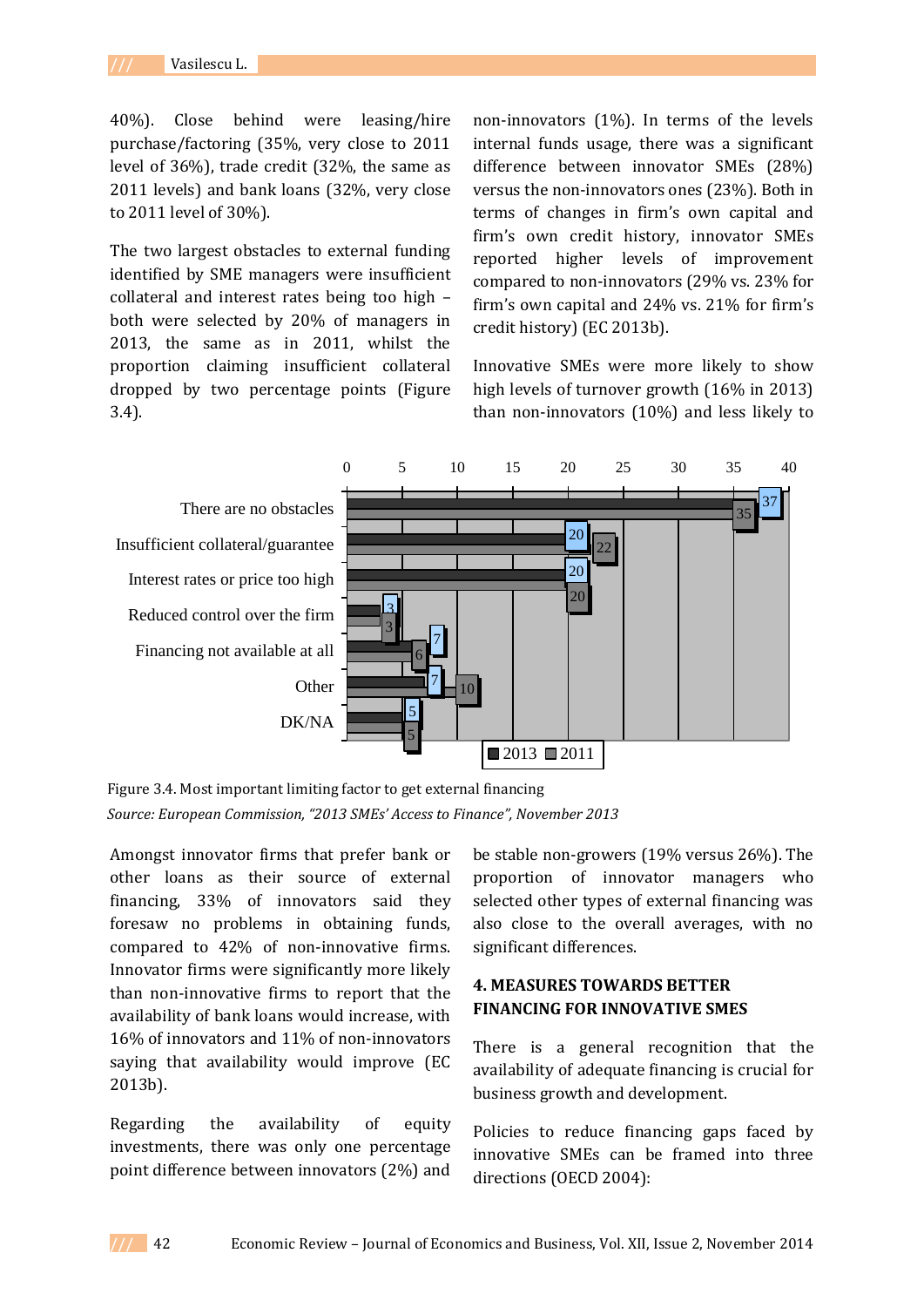- First is to ensure the operation of efficient financial markets so as innovative SMEs to have access to a reasonably priced credit;
- Second is to reduce uncertainty and risks associated with financing innovative SMEs;
- Third is to reduce information asymmetries between innovative SMEs and potential investors.

*a) Increase the efficiency of financial markets*  can be ensured by following measures:

- A viable equity market is needed with the following: well-trained fund managers who can properly access the risk profile of innovative SMEs; a viable exit mechanism such as secondary stock markets; investment regulations that are flexible enough to allow institutional investors to participate in the equity financing of innovative SMEs. In this case, innovative SMEs need to have access to government programs, bank loans or foreign equity markets for financing;
- It is important that investors evaluate the nature and quality of the assets that innovative SMEs create and develop. Innovative SMEs should aim to develop a reporting system about the nature of their intangible assets (skills, intellectual property rights, etc.);
- A stable competitive banking industry needs to be ensured. Through a proper regulatory framework, governments need to encourage commercial banks to make their credits available to innovative SMEs and increase transparency of lending practices;
- The capacity to evaluate innovative SME credit worthiness should be strengthened by using information technology and statistical tools by financial institutions.

*b) Reducing uncertainty and risks* associated with financing innovative SMEs can be ensured by the following measures:

- Effective management of public sector loan guarantee or equity guarantee programs in order to reduce risks associated with financing innovative SMEs;
- Usage of privately led insurance schemes for innovative SME loans through small business associations that can provide an insurance (or guarantee) on bank loans;
- Governments stimulating the provision of private risk capital through co-investment and reducing taxes on capital gains for investment in SMEs by venture capital funds;
- New systems needed to evaluate the credit risk of SMEs on a company basis rather than on a sectorial basis.

*c) Reducing informational asymmetries* between innovative SMEs and potential investors can be done by following measures:

- Improve the transparency of corporate performance; this would help overcome information asymmetries between borrowers and financial institutions;
- Increase access to global capital markets. Governments can provide information on raising funds in global capital markets and support the formation of transnational business networks;
- Improve information on the creditworthiness of potential borrowers, by promoting the establishment of credit bureau and "credit mediators" in order to support SMEs to elaborate business plans and financial projections;
- Support the SME managers to better understand the financing options available, including existing government programs.

There are already a large number of government programs to deal with SME financing constraints. But these programs are often characterized by overlap, fragmentation and competition among managing agencies. Improving the provision of general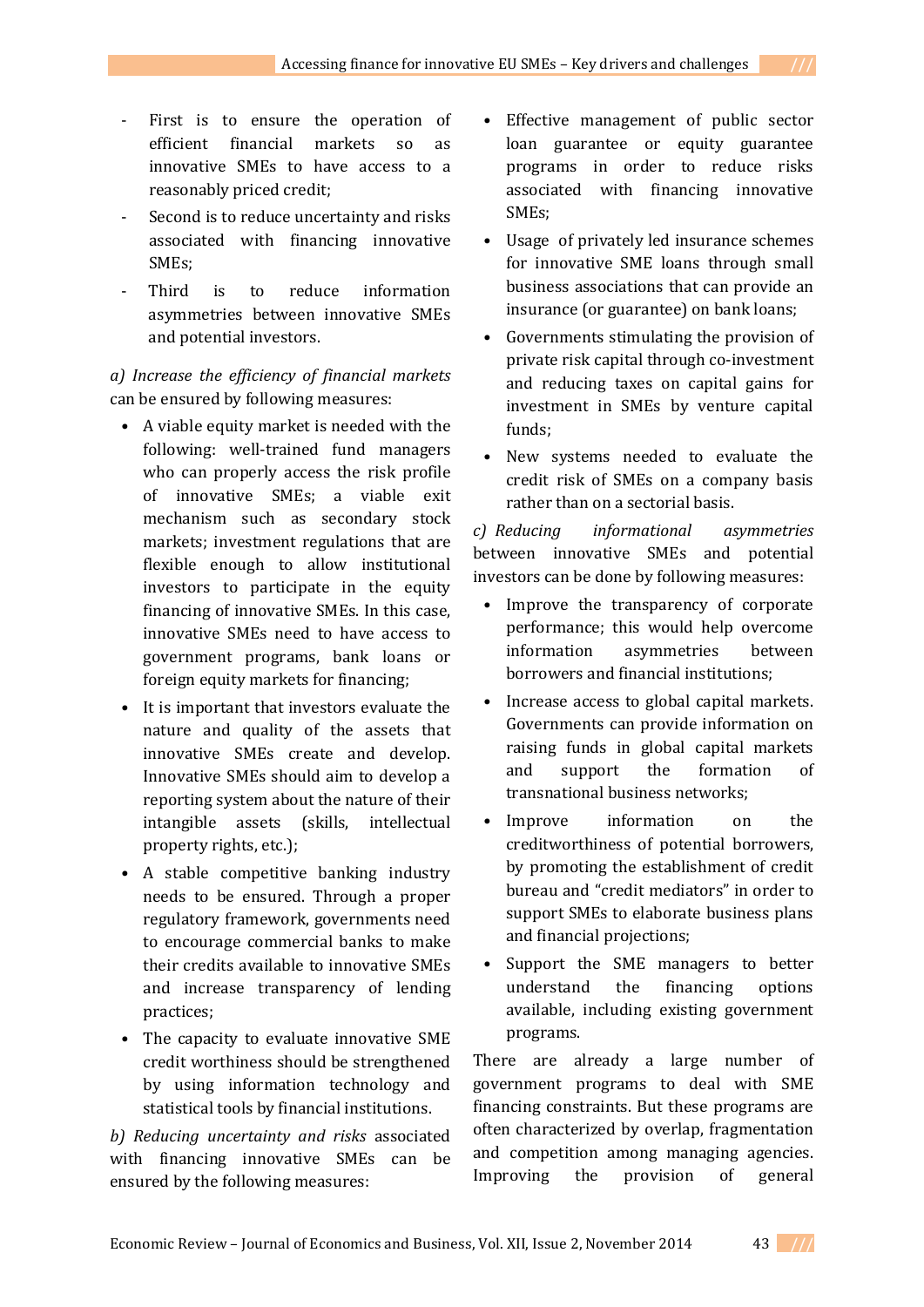information on SME-related government measures is crucial for the implementation of government policy and programs. It could be facilitated in partnership with business service providers or business associations.

The economic crisis has shown that there is a need for stronger integration of research & innovation in broader industrial and macroeconomic policies. Most EU member states are engaged in the strategic priority setting of specific science and technology profiles. They use a combination of criteria for their choices: dialogue with industry on their needs for new knowledge and technologies, dialogue with stakeholders on major societal challenges in the country and beyond, and efforts to streamline the national priorities with thematic priorities at the EU level.

At the European level, the major instruments to provide direct support and a favorable environment for growth of SMEs are:

- the Horizon 2020 Program for Research and Innovation for 2014-2020 with a €80 billion budget;
- Program for the Competitiveness of Enterprises and SMEs (COSME) with a €2.3 billion budget.

The major contributions of Horizon 2020 to SME development are:

- the provision of financial support to own innovation projects by the SME instrument;
- the possibility to engage in the context of large projects with research institutions and to access specific financial instruments for technology and innovation based firms.

Moreover, Horizon 2020 provides direct support to the Enterprise Europe Network, a key player in improving SMEs' access to funding opportunities. In June 2013 the European Commission expanded the single portal on EU finance by including the EU

structural funds. This merger enables an easier access to information, advice and expertise for businesses longing for finance.

The domains of major activities of the COSME program are: providing access to financing for growth oriented companies that do not fall under the focus of Horizon 2020; developing better framework conditions for SME growth in sector of strategic interest, in particular through clusters; supporting the internationalization of SME business activities.

The SME support will be targeted with a dedicated SME instrument for which highly innovative SMEs with a clear commercial ambition and the potential for high growth are the prime target.

The SME instrument offers business support such as: innovation grants for feasibility assessment purposes; innovation development; free-of-charge business coaching; access to a wide range of innovation support services; access to risk finance in order to facilitate the commercial exploitation of the innovation.

"Innovation in SMEs" also includes actions that provide indirect support to SMEs in the form of tailored services and projects (innovation management capacity building, IPR management, etc.), networking, mobilization actions for innovation service providers and policymakers. Also, it includes activities intended to support entrepreneurship, internationalization, and improving access to markets (through the COSME program).

Horizon 2020 actively supports SMEs by providing both direct and indirect financial support to increase their innovation capacity. "Innovation in SMEs" aims at creating a bridge between the core of the framework program support to research, development and innovation projects - and the creation of a favorable ecosystem for SME innovation and growth.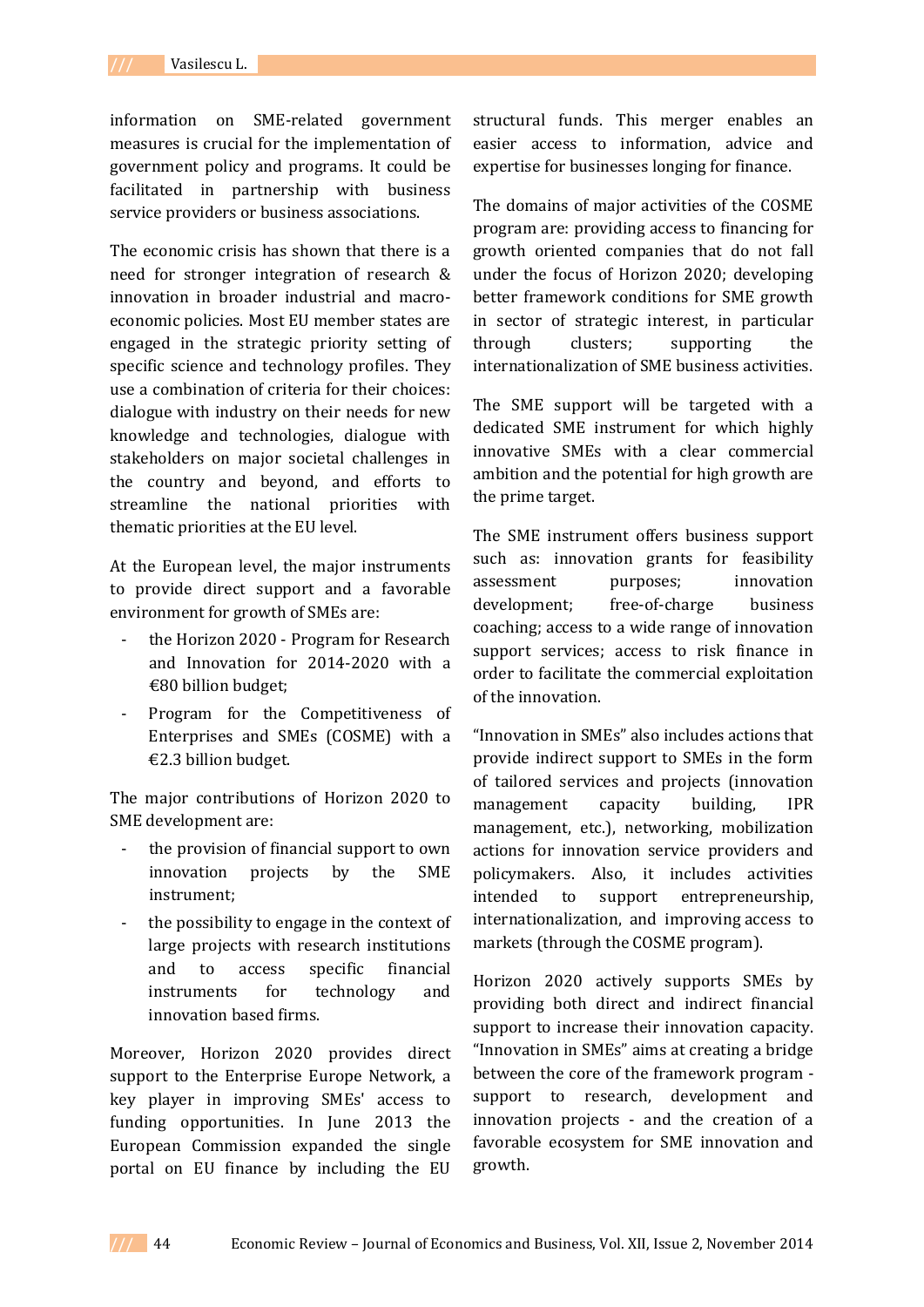## **5. CONCLUSION**

SMEs, especially the innovative sector, are one of the sectors most affected by the international financial crisis. The current economic environment has brought SME needs into particular focus given the significantly tightened credit supply conditions arising from the reduced ability and willingness of banks to provide the financing, higher risk margins, more demand for collateral/securities, and financial difficulties on investment.

These constraints hampered investment and innovation, and thus growth, employment and welfare. In addition, lack of skills at various levels (entrepreneurs, banks, firm owners) may also be important. Various measures for improving the situation are feasible and realistic and should be targeted at SMEs themselves, financial intermediaries, and at public policy in general.

Debt financing continues to be the primary source of financing for SMEs in Europe, much more important than venture capital. This implies that an efficient functioning of credit markets is of utmost importance for SMEs to thrive.

The venture capital plays a small role in financing SMEs and this underlines the lack of developed venture capital markets in most European countries. This issue seems particularly important for the most innovative and expansionary firms. A more prominent role in SME financing should be played by the venture capital and more generally risk capital, in order to avoid cyclical fluctuations.

The survival of innovative SMEs is based mostly on the financing measures and opportunities offered to these firms. In order to improve their access to finance, the efforts should be focused on:

- solving the problems regarding the working capital (making guarantee effective, solving the cash flow problems);
- assisting innovative start-ups in accessing financing programs;
- improving the SME and entrepreneurship financial environment in the long term;
- accessing modern financing instruments such as mezzanine financing, venture capital or business angels;
- improving SME and entrepreneurs' information and competencies;
- facilitating dialogue and consultation between governments, SMEs and financial institutions.

Overcoming the present difficult conditions for SMEs and entrepreneurs requires effective short-term measures that need, however, to be linked to structural improvements in the long term in the SME financial environment in order to be successful and to restore growth.

Therefore, the appropriate broader framework conditions are a critical determinant for SME financing. Under these circumstances, there is a need for reliable governance, tax, regulatory and legal frameworks that provide a reliable playing field for all economic entities.

At the European level, a lot of effort was done in the last two decades regarding the SME financing and innovation support. In fact, access to finance, entrepreneurs and innovation of SMEs are at the core of the EU 2020 strategy and its major instruments Horizon 2020, COSME and Regional Funds.

The objective of SME support in Horizon 2020 is to stimulate growth by means of increasing the levels of innovation in SMEs, covering their different innovation needs, thereby creating more fast-growing, internationally active SMEs. "Innovation in SMEs" is focused on creating a bridge between the core of the framework program - support to research,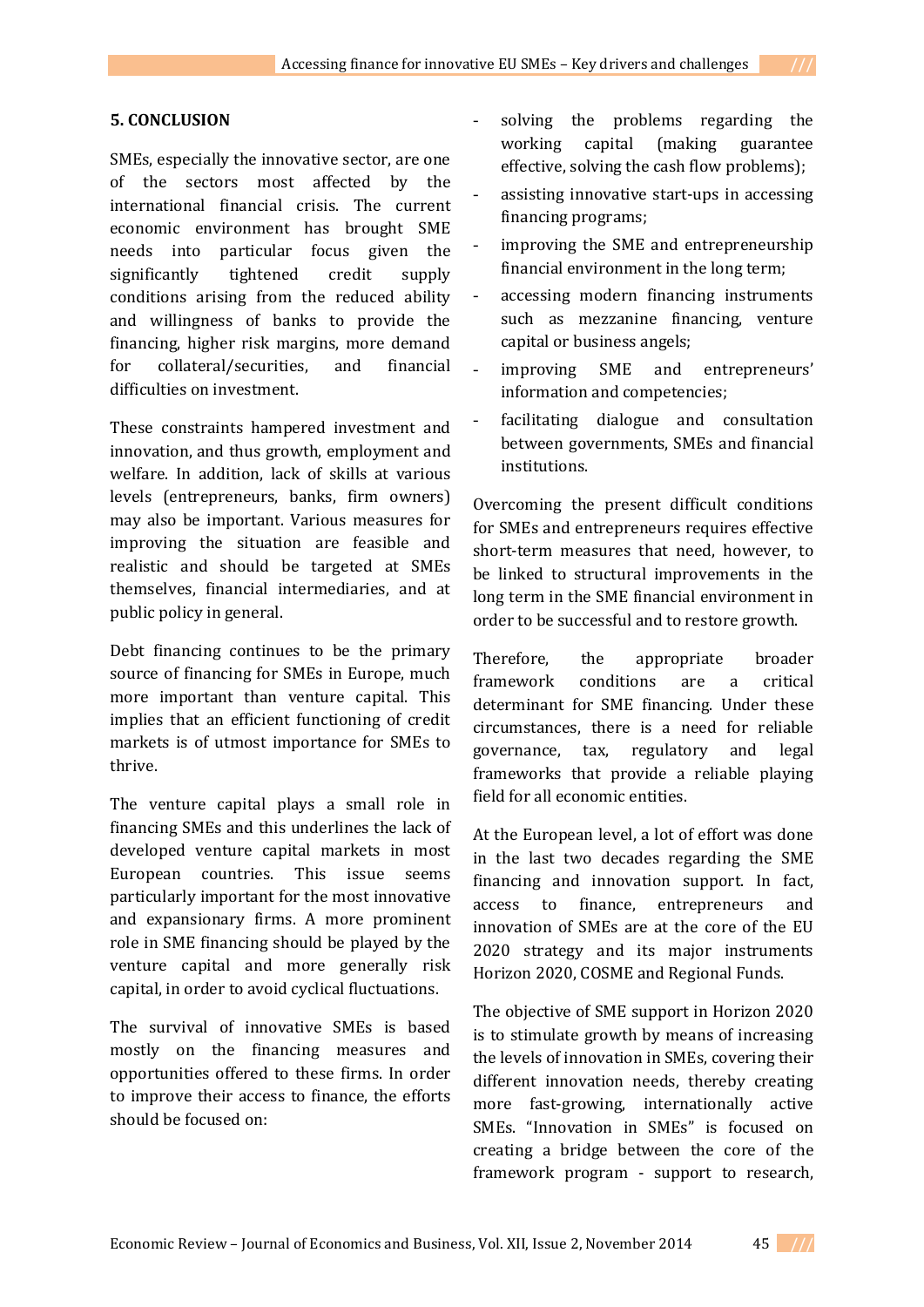development and innovation projects - and the creation of a favorable ecosystem for SME innovation and growth.

A dedicated SME instrument is a novel approach to support SMEs' innovation that aims at supporting projects to launch the company into new markets, to promote growth, create high returns of investment and to address all types of innovative SMEs.

The EU initiatives should be correlated with the national ones in order to support the financing and development of SMEs and thus the economic growth. The measures that most governments are taking or planning to take to counteract the effects of the crisis and stimulate their economies should include easing SME and entrepreneurship access to finance.

## **REFERENCES**

- 1. Acs, Z. & Audretsch, D. (1987). Innovation, Market Structure and Firm Size. *Reviews of Economics and Statistics.* 69, November.
- 2. Audretsch D.B. (2002). The Dynamic Role of Small Firms: Evidence from the U.S. *Small Business Economics.* 18(1), pp. 13-40.
- 3. Ayyagari, M., Demirgüç-Kunt, A. & Maksimovic, V. (2006). How Important Are Financing Constraints? The Role of Finance in the Business Environment. *World Bank Policy Research*. Working Paper 3820.
- 4. Beck, T. ,Demirguc-Kunt, A. & Martinez Peria, M. S. (2008). Bank financing for SMEs around the world: drivers, obstacles, business models, and lending practices. *Policy Research working paper*. no 4785.
- 5. Beck, T. (2007). Financing Constraints of SMEs in Developing Countries: Evidence,

Determinants and Solutions. *World Bank Working Paper*. April.

- 6. Berger, A. & Udell, G. (2005). A More Complete Conceptual Framework for Financing of Small and Medium Enterprises. *World Bank Policy Research.* Working Paper 3795.
- 7. Biggs, T. (2002). Is Small Beautiful and Worthy of Subsidy?, *Literature Review*. IFC.
- 8. Burrone, E. & Jaiya G.S. (2005). Intellectual Property (IP) Rights and Innovation in Small and Medium-Sized Enterprises. Geneva: *World Intellectual Property Organization.*
- 9. Cardullo, M. (1999). Technological Entrepreneurism: Enterprise Formation, Financing and Growth (Engineering Management Series). *Research Studies Pre.*
- 10. Dalberg (2011). Report on Support to SMEs in Developing Countries Through Financial Intermediaries. November.
- 11. European Commission (2013a). Research and Innovation performance in EU member states and associates countries. Innovation Union progress at country level.
- 12. European Commission (2013b). 2013 SMEs' Access to Finance. November.
- 13. European Commission (2012). EU SMEs in 2012: at the crossroads, Annual report on small and medium-sized enterprises in the EU. *Ecory.,* Rotterdam, Sept.
- 14. OECD (2004). Financing innovative SMEs in a global economy. *2nd OECD Conference on Ministers responsible for SMEs*. Istanbul, Turkey, 3-5 June.